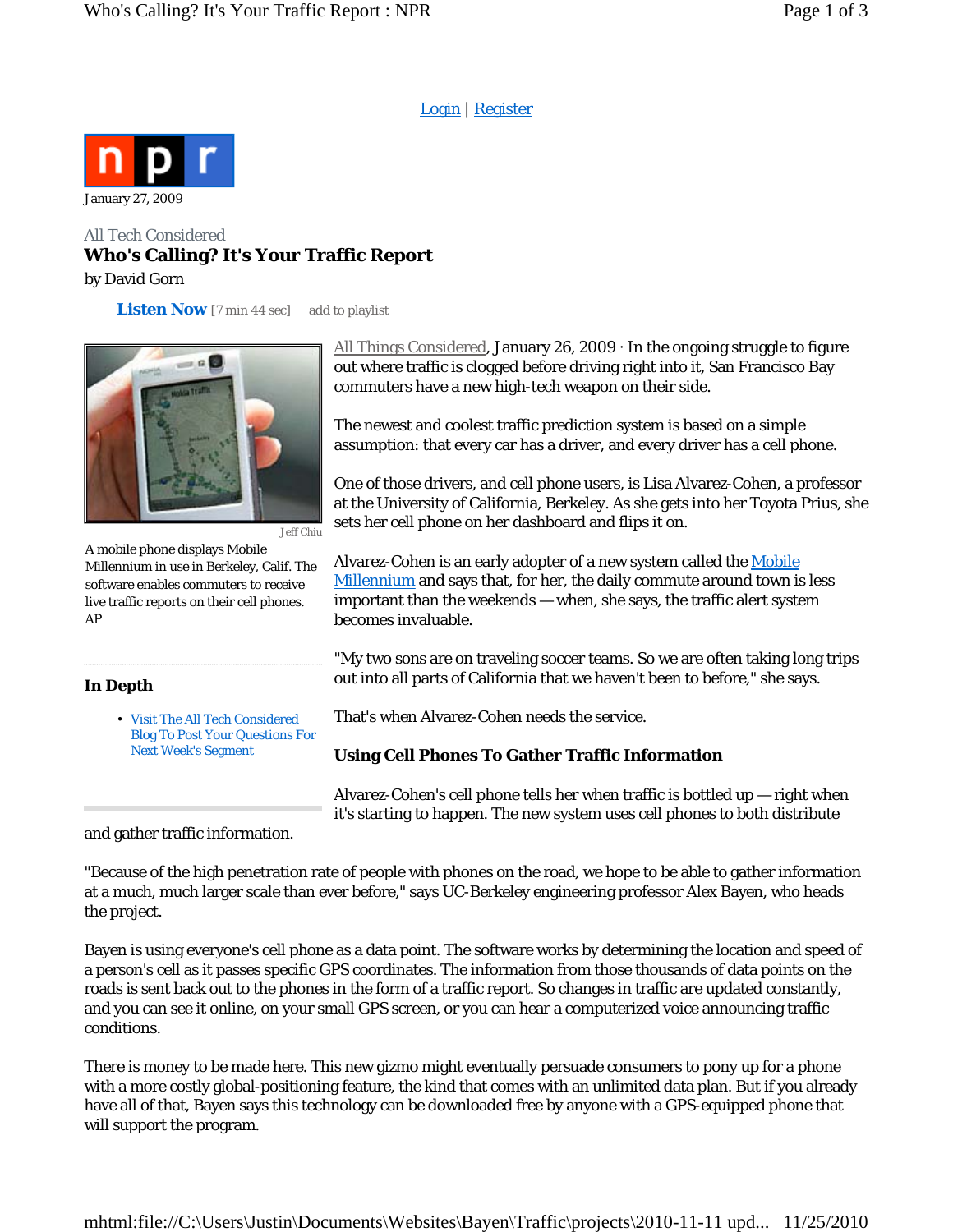### **Endless Possibilities**

At the recent unveiling of the Mobile Millennium project, dozens of people crammed into one of the halls at UC-Berkeley to try out the new devices.

The dean of engineering, Shankar Sastry, stood back and observed the technology scrum like a proud papa. With 3 billion cell phones worldwide, he says, the applications of cell phone technology are endless.

"I think you can imagine a world where everything — you know, entertainment, news — so whatever you think of that you would be doing on a computer today, would be on a cell phone," Sastry says.

Sastry sees a future where you don't even have a desktop computer; you just walk into your office and put your memory-packed cell phone into a docking station and use it as your computer.

And one of the first applications of this unlimited potential is monitoring traffic. Project director Bayen says he got good results in a trial period with just 100 users. He estimates that to cover every section of every highway, and even most surface streets, he will need about 10,000 users in the Bay Area. If all goes well, he says, he should accumulate that many users by early spring, and he expects this traffic-warning system to be available nationwide within a year.

#### *David Gorn reports for member station KQED.*

#### **Related NPR Stories**

• Jan. 7, 2009 Please Touch: Technology Consumers Want In 2009



### **John Burridge (John\_Burridge)** wrote:

I can't help but think how this technology might be used at political rallies. If one were strolling by one's town square, would one be texted by various parties? And you thought the last primaries were long?

Recommend (0) On the Orwellian side -- this technology would make it easier to see correlations between populations of say, church goers, concert audiences, and political rally attendees. How can we as a free society use GPS-enabled cell phones in a way that does not have a chilling effect on people's ability to protest injustice? mardi 27 janvier 2009 02:14:40

Report abuse



#### **William Marston (Bill\_Marston\_Philly)** wrote:

I too love the capabilities inherent in geodata (i.e. spatially based meta-data) that now, so FAST, has migrated into cell phones. Ergo "live" datasets automatically generated... and at virtually no cost to the map-maker. wow.

Understand that I come into this from the perspective of an architect graduated in 1970, but who "got it" with 3D CAD software for drawing buildings way before most anyone else I knew.

So about 10 years ago I "discovered" the field of GIS (geographic

Recent First